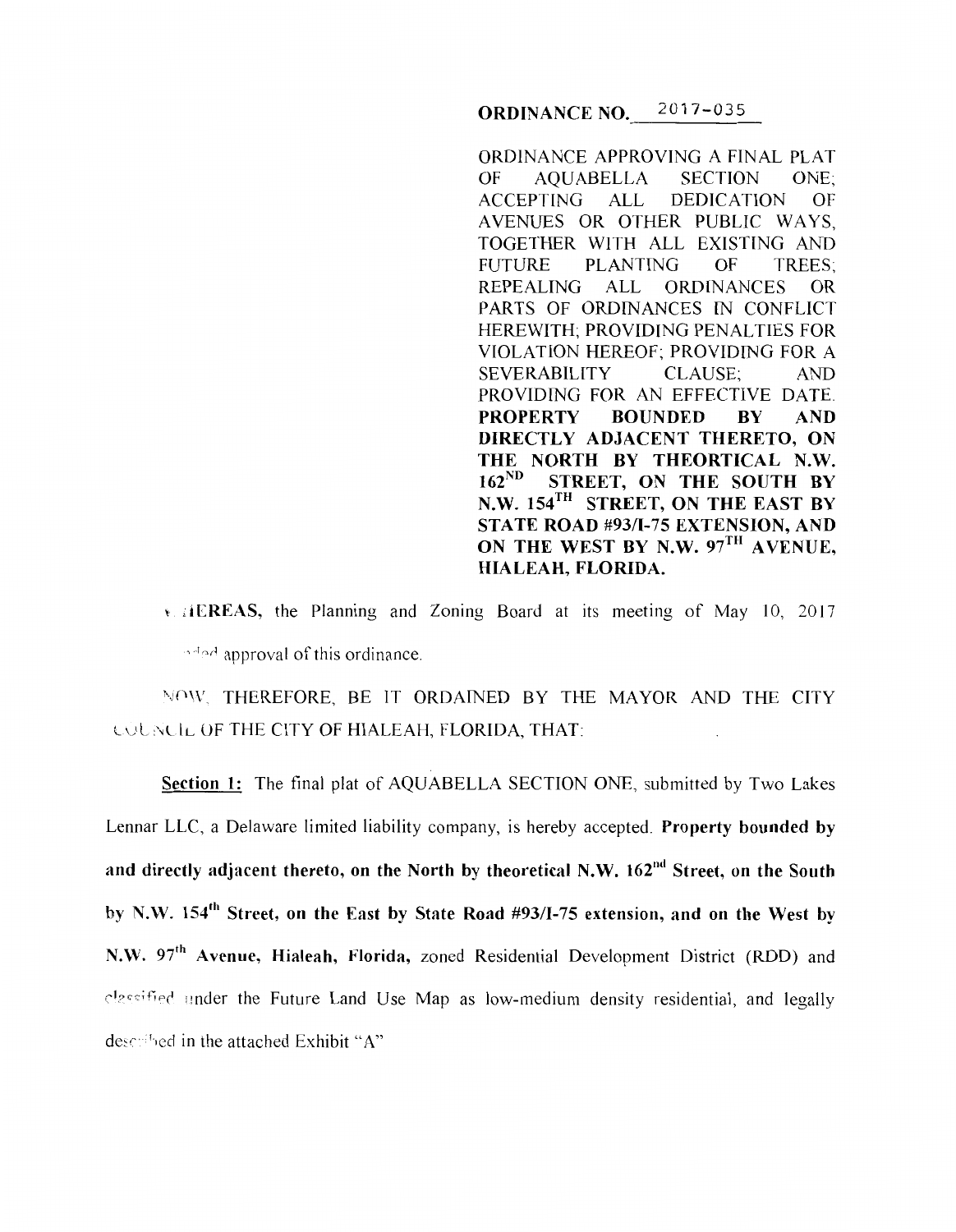Ordinance No.  $2017 - 035$ Page 2

**Section** 2: All dedication of avenues or other public ways together with all existing and future plantings of trees and shrubbery are hereby accepted.

## **Section 3: Repeal of Ordinances in Conflict.**

All ordinances or parts of ordinances in conflict herewith are hereby repealed to the extent of such conflict.

## **Section 4: Penalties.**

Every person violating any provision of the Code or any ordinance, rule or regulation adopted or issued in pursuance thereof shall be assessed a civil penalty not to exceed \$500.00 within the discretion of the court or administrative tribunal having jurisdiction. Each act of violation and each day upon which any such violation shall occur shall constitute a separate offense. In addition to the penalty prescribed above, the city may pursue other remedies such as abatement of nuisance, injunctive relief, administrative adjudication and revocation of licenses or permits.

## **Section 5: Severability Clause.**

If any phrase, clause, sentence, paragraph or section of this ordinance shall be declared invalid or unconstitutional by the judgment or decree of a court of competent jurisdiction, such invalidity or unconstitutionality shall not affect any of the remaining phrases, clauses, sentences, paragraphs or sections of this ordinance.